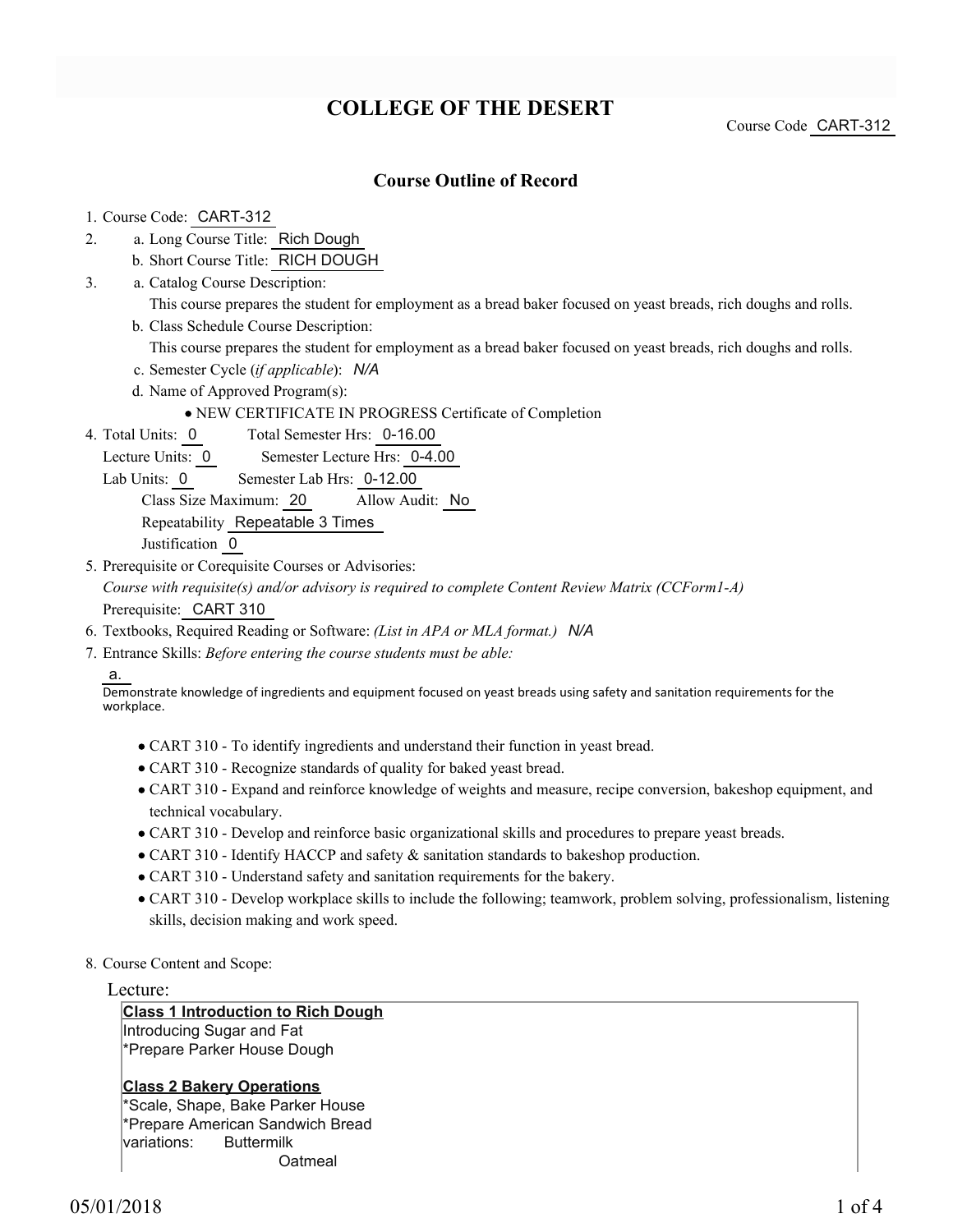#### Anadama

**Class 3 Functions of Ingredients** \*Scale, Shape, Bake American Sandwich Bread \*Prepare Challah Dough \*Prepare Brioche Dough

## **Class 4 Formulas & Mixing**

\*Scale, Shape, Bake Challah Dough \*Scale, Shape, Bake Brioche Dough

Lab: *(if the "Lab Hours" is greater than zero this is required)*

- 9. Course Student Learning Outcomes:
	- 1.
- 1. Explain why it is important to weigh baking ingredients.
- 2. Use a baker's balance and digital scale.<br>3. Calculate formulas based on baker's per
- Calculate formulas based on baker's percentages.
- 4. Explain the factors that control the development of gluten in baked products.
- 5. Explain the changes that take place in a dough or batter as it bakes.

10. Course Objectives: Upon completion of this course, students will be able to:

- a. To identify ingredients and understand their function in rich dough yeast bread.
- b. Recognize standards of quality for baked rich dough yeast bread.

c. Expand and reinforce knowledge of weights and measure, recipe conversion, bakeshop equipment, and technical vocabulary.

- d. Develop and reinforce basic organizational skills and procedures to prepare rich dough yeast breads.
- e. Apply HACCP and safety & sanitation standards to bakeshop production.
- f. Prepare a variety of rich dough yeast breads & rolls to quality standards.

g. Develop workplace skills to include the following; teamwork, problem solving, professionalism, listening skills, decision making and work speed.

Methods of Instruction: *(Integration: Elements should validate parallel course outline elements)* 11.

- a. Demonstration, Repetition/Practice
- b. Laboratory
- c. Lecture
- 12. Assignments: (List samples of specific activities/assignments students are expected to complete both in and outside of class.) In Class Hours: 16.00

Outside Class Hours: 0

a. In-class Assignments

Mix dough, scale, shape, bake.

b. Out-of-class Assignments

Read handouts and prepare for next class.

- 13. Methods of Evaluating Student Progress: The student will demonstrate proficiency by:
	- Critiques
		- Students are graded on mise en place, preparation and finished product.
	- Laboratory projects Students are graded on mise en place, preparation and finished product.
- 14. Methods of Evaluating: Additional Assessment Information: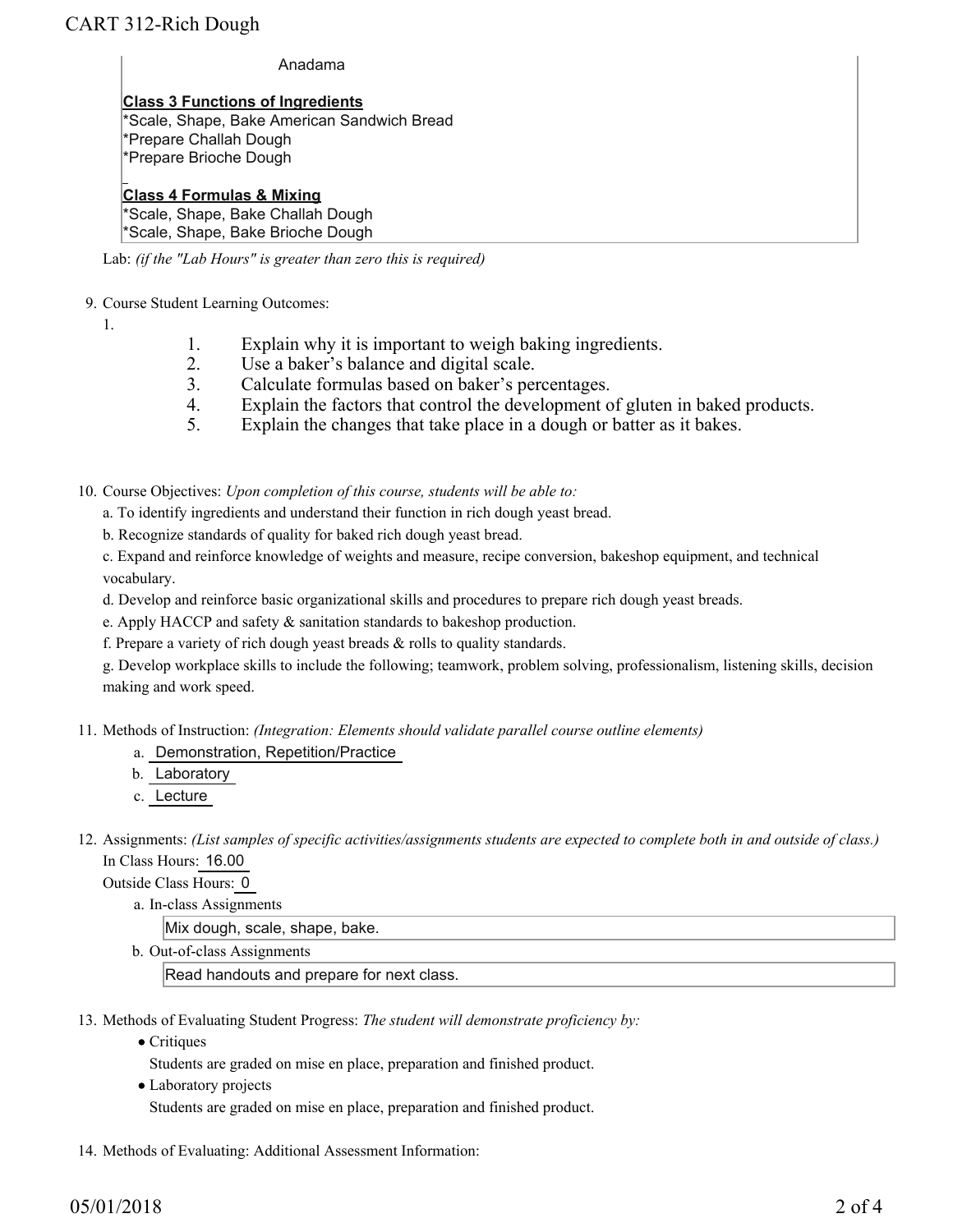# CART 312-Rich Dough

|                                                                        | 15. Need/Purpose/Rationale -- All courses must meet one or more CCC missions.                                                                                                                                                                                                                                                                                                                                                                                                                                                                                                                                                                                                                                                                                         |                                                                                                            |                      |                      |                     |  |
|------------------------------------------------------------------------|-----------------------------------------------------------------------------------------------------------------------------------------------------------------------------------------------------------------------------------------------------------------------------------------------------------------------------------------------------------------------------------------------------------------------------------------------------------------------------------------------------------------------------------------------------------------------------------------------------------------------------------------------------------------------------------------------------------------------------------------------------------------------|------------------------------------------------------------------------------------------------------------|----------------------|----------------------|---------------------|--|
|                                                                        | PO - Career and Technical Education                                                                                                                                                                                                                                                                                                                                                                                                                                                                                                                                                                                                                                                                                                                                   |                                                                                                            |                      |                      |                     |  |
|                                                                        | Fulfill the requirements for an entry-level position in their field.                                                                                                                                                                                                                                                                                                                                                                                                                                                                                                                                                                                                                                                                                                  |                                                                                                            |                      |                      |                     |  |
|                                                                        | IO - Personal and Professional Development                                                                                                                                                                                                                                                                                                                                                                                                                                                                                                                                                                                                                                                                                                                            |                                                                                                            |                      |                      |                     |  |
|                                                                        | Self-evaluate knowledge, skills, and abilities.                                                                                                                                                                                                                                                                                                                                                                                                                                                                                                                                                                                                                                                                                                                       |                                                                                                            |                      |                      |                     |  |
| 16. Comparable Transfer Course                                         |                                                                                                                                                                                                                                                                                                                                                                                                                                                                                                                                                                                                                                                                                                                                                                       |                                                                                                            |                      |                      |                     |  |
|                                                                        |                                                                                                                                                                                                                                                                                                                                                                                                                                                                                                                                                                                                                                                                                                                                                                       |                                                                                                            |                      |                      |                     |  |
|                                                                        | <b>University System</b>                                                                                                                                                                                                                                                                                                                                                                                                                                                                                                                                                                                                                                                                                                                                              | Campus                                                                                                     | <b>Course Number</b> | <b>Course Title</b>  | <b>Catalog Year</b> |  |
|                                                                        | 17. Special Materials and/or Equipment Required of Students:                                                                                                                                                                                                                                                                                                                                                                                                                                                                                                                                                                                                                                                                                                          |                                                                                                            |                      |                      |                     |  |
|                                                                        | 18. Materials Fees:<br>Required Material?                                                                                                                                                                                                                                                                                                                                                                                                                                                                                                                                                                                                                                                                                                                             |                                                                                                            |                      |                      |                     |  |
|                                                                        | <b>Material or Item</b>                                                                                                                                                                                                                                                                                                                                                                                                                                                                                                                                                                                                                                                                                                                                               |                                                                                                            |                      | <b>Cost Per Unit</b> | <b>Total Cost</b>   |  |
|                                                                        | 19. Provide Reasons for the Substantial Modifications or New Course:                                                                                                                                                                                                                                                                                                                                                                                                                                                                                                                                                                                                                                                                                                  |                                                                                                            |                      |                      |                     |  |
|                                                                        |                                                                                                                                                                                                                                                                                                                                                                                                                                                                                                                                                                                                                                                                                                                                                                       |                                                                                                            |                      |                      |                     |  |
|                                                                        | Short term vocational training primarily aimed at incarcerated and re-entry students.                                                                                                                                                                                                                                                                                                                                                                                                                                                                                                                                                                                                                                                                                 |                                                                                                            |                      |                      |                     |  |
| 20.                                                                    |                                                                                                                                                                                                                                                                                                                                                                                                                                                                                                                                                                                                                                                                                                                                                                       | a. Cross-Listed Course (Enter Course Code): N/A<br>b. Replacement Course (Enter original Course Code): N/A |                      |                      |                     |  |
|                                                                        |                                                                                                                                                                                                                                                                                                                                                                                                                                                                                                                                                                                                                                                                                                                                                                       |                                                                                                            |                      |                      |                     |  |
|                                                                        | 21. Grading Method (choose one): Pass/No Pass Optional                                                                                                                                                                                                                                                                                                                                                                                                                                                                                                                                                                                                                                                                                                                |                                                                                                            |                      |                      |                     |  |
|                                                                        | 22. MIS Course Data Elements                                                                                                                                                                                                                                                                                                                                                                                                                                                                                                                                                                                                                                                                                                                                          |                                                                                                            |                      |                      |                     |  |
|                                                                        | a. Course Control Number [CB00]: N/A                                                                                                                                                                                                                                                                                                                                                                                                                                                                                                                                                                                                                                                                                                                                  |                                                                                                            |                      |                      |                     |  |
|                                                                        | b. T.O.P. Code [CB03]: 130630.00 - Culinary Arts<br>c. Credit Status [CB04]: N - Noncredit<br>d. Course Transfer Status [CB05]: C = Non-Transferable<br>e. Basic Skills Status [CB08]: 2N = Not basic skills course<br>f. Vocational Status [CB09]: Clearly Occupational<br>g. Course Classification [CB11]: K - Other Noncredit Enhanced Funding<br>h. Special Class Status [CB13]: N - Not Special<br>i. Course CAN Code [CB14]: N/A<br>j. Course Prior to College Level [CB21]: Y = Not Applicable<br>k. Course Noncredit Category [CB22]: 1 - Short-Term Vocational<br>1. Funding Agency Category [CB23]: Y = Not Applicable<br>m. Program Status [CB24]: 1 = Program Applicable<br>Name of Approved Program (if program-applicable): NEW CERTIFICATE IN PROGRESS |                                                                                                            |                      |                      |                     |  |
|                                                                        |                                                                                                                                                                                                                                                                                                                                                                                                                                                                                                                                                                                                                                                                                                                                                                       |                                                                                                            |                      |                      |                     |  |
|                                                                        |                                                                                                                                                                                                                                                                                                                                                                                                                                                                                                                                                                                                                                                                                                                                                                       |                                                                                                            |                      |                      |                     |  |
|                                                                        |                                                                                                                                                                                                                                                                                                                                                                                                                                                                                                                                                                                                                                                                                                                                                                       |                                                                                                            |                      |                      |                     |  |
|                                                                        |                                                                                                                                                                                                                                                                                                                                                                                                                                                                                                                                                                                                                                                                                                                                                                       |                                                                                                            |                      |                      |                     |  |
|                                                                        |                                                                                                                                                                                                                                                                                                                                                                                                                                                                                                                                                                                                                                                                                                                                                                       |                                                                                                            |                      |                      |                     |  |
|                                                                        |                                                                                                                                                                                                                                                                                                                                                                                                                                                                                                                                                                                                                                                                                                                                                                       |                                                                                                            |                      |                      |                     |  |
|                                                                        |                                                                                                                                                                                                                                                                                                                                                                                                                                                                                                                                                                                                                                                                                                                                                                       |                                                                                                            |                      |                      |                     |  |
|                                                                        |                                                                                                                                                                                                                                                                                                                                                                                                                                                                                                                                                                                                                                                                                                                                                                       |                                                                                                            |                      |                      |                     |  |
|                                                                        |                                                                                                                                                                                                                                                                                                                                                                                                                                                                                                                                                                                                                                                                                                                                                                       |                                                                                                            |                      |                      |                     |  |
|                                                                        |                                                                                                                                                                                                                                                                                                                                                                                                                                                                                                                                                                                                                                                                                                                                                                       |                                                                                                            |                      |                      |                     |  |
|                                                                        |                                                                                                                                                                                                                                                                                                                                                                                                                                                                                                                                                                                                                                                                                                                                                                       |                                                                                                            |                      |                      |                     |  |
|                                                                        | Attach listings of Degree and/or Certificate Programs showing this course as a required or a restricted elective.)                                                                                                                                                                                                                                                                                                                                                                                                                                                                                                                                                                                                                                                    |                                                                                                            |                      |                      |                     |  |
|                                                                        | 23. Enrollment - Estimate Enrollment                                                                                                                                                                                                                                                                                                                                                                                                                                                                                                                                                                                                                                                                                                                                  |                                                                                                            |                      |                      |                     |  |
|                                                                        | First Year: 0                                                                                                                                                                                                                                                                                                                                                                                                                                                                                                                                                                                                                                                                                                                                                         |                                                                                                            |                      |                      |                     |  |
|                                                                        | Third Year: 0                                                                                                                                                                                                                                                                                                                                                                                                                                                                                                                                                                                                                                                                                                                                                         |                                                                                                            |                      |                      |                     |  |
|                                                                        | 24. Resources - Faculty - Discipline and Other Qualifications:                                                                                                                                                                                                                                                                                                                                                                                                                                                                                                                                                                                                                                                                                                        |                                                                                                            |                      |                      |                     |  |
|                                                                        | a. Sufficient Faculty Resources: No                                                                                                                                                                                                                                                                                                                                                                                                                                                                                                                                                                                                                                                                                                                                   |                                                                                                            |                      |                      |                     |  |
|                                                                        | b. If No, list number of FTE needed to offer this course: 0.1500                                                                                                                                                                                                                                                                                                                                                                                                                                                                                                                                                                                                                                                                                                      |                                                                                                            |                      |                      |                     |  |
| 25. Additional Equipment and/or Supplies Needed and Source of Funding. |                                                                                                                                                                                                                                                                                                                                                                                                                                                                                                                                                                                                                                                                                                                                                                       |                                                                                                            |                      |                      |                     |  |
|                                                                        | N/A                                                                                                                                                                                                                                                                                                                                                                                                                                                                                                                                                                                                                                                                                                                                                                   |                                                                                                            |                      |                      |                     |  |
|                                                                        |                                                                                                                                                                                                                                                                                                                                                                                                                                                                                                                                                                                                                                                                                                                                                                       | 26. Additional Construction or Modification of Existing Classroom Space Needed. (Explain:)                 |                      |                      |                     |  |